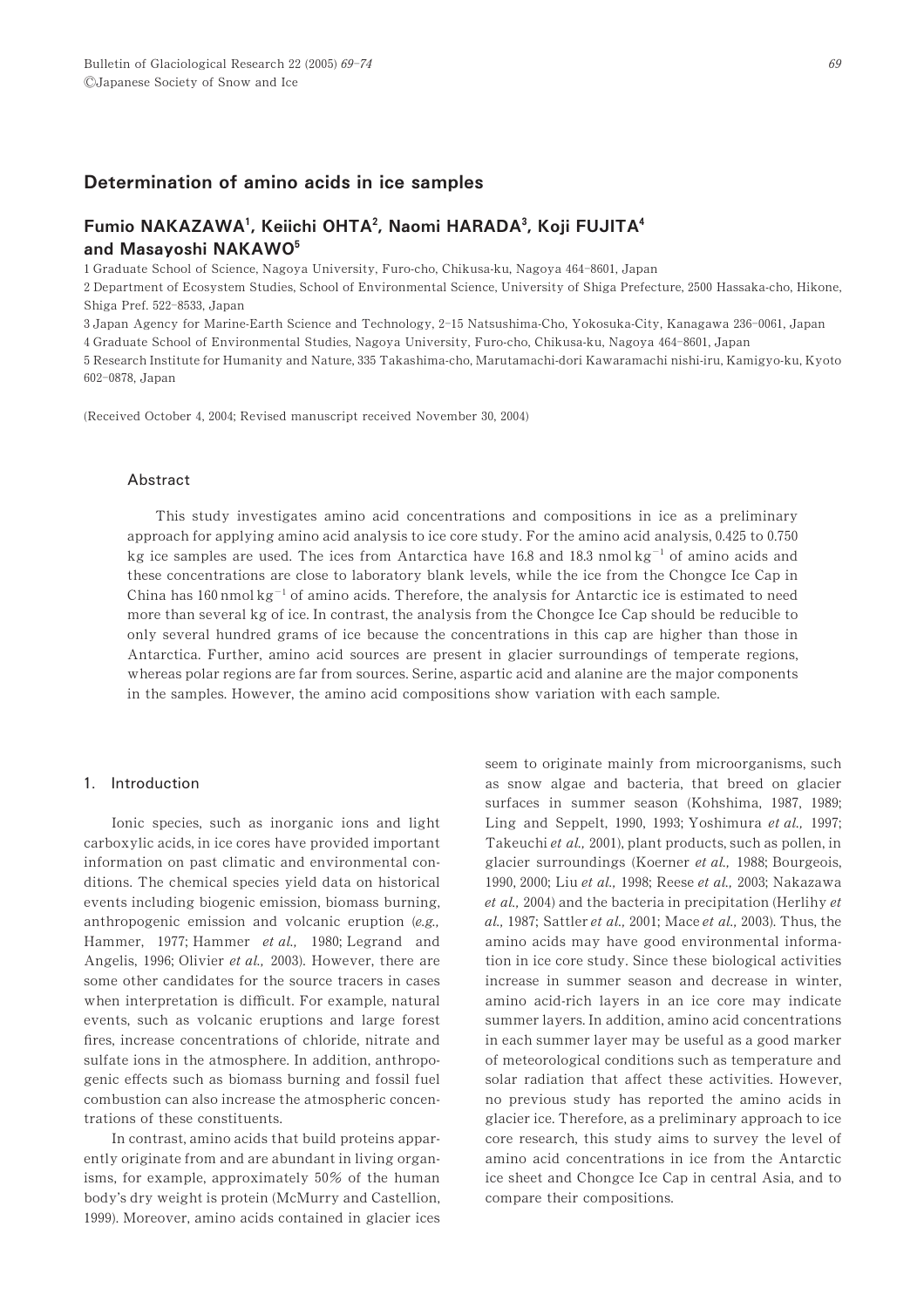Table 1. Detection system for high-performance liquid chromatography (HPLC).

| <b>HPLC</b>        | Shimadzu LC-10AD                                                                               |
|--------------------|------------------------------------------------------------------------------------------------|
| Detector           | Fluorescence detector RF-10AXL (350-460 nm)                                                    |
| Integrator         | Shimadzu chromatopac GR7Ae plus                                                                |
| Column             | GL Science Intersil ODS-3 (150 mm L, 4.6 mm ID, $5\mu$ m particle size)                        |
| Guard column       | GL Science Intersil ODS-3 $(50 \text{ mm L}, 4.6 \text{ mm ID}, 5 \mu \text{m}$ particle size) |
| Column temperature | $40^{\circ}$ C                                                                                 |
| Eluent             | E1: 5 mM $Na_2HPO_4 \cdot 12H_2O/5$ mM $NaH_2PO_4 \cdot 2H_2O$ (pH 7.05)                       |
|                    | E2: E1/CH <sub>3</sub> CN (2: 1, $v/v$ )                                                       |
|                    | E3: $CH_3CN/Distilled water (HPLC grade) (4: 1, v/v)$                                          |
| Flow-rate          | $1.0 \,\mathrm{mL} \,\mathrm{min}^{-1}$                                                        |

#### 2. Sampling sites and sample preparation

Ice core sampling was conducted at two distinct sites; Asuka camp in East Antarctica (71°31′S, 24°8′E; 930 m a.s.l.) and Chongce Ice Cap in the West Kunlun Mountains, China  $(35^{\circ}14'N, 81^{\circ}07'E, 6327m$  a.s.l.). Ice blocks were taken from the surface of an iceberg off Syowa Station ( $69^{\circ}00'S$ ,  $39^{\circ}35'E$ ) in the Antarctic Ocean. One section was collected from each ice core; from the Asuka core, the increment between 100.8 and 101.3 m depth, while from the Chongce core, the increment between 2.8 and 3.0 m depth were used. For the amino acid analysis,  $0.750$ ,  $0.500$  and  $0.425$  kg ice blocks were used for the Asuka ice, the iceberg ice and the Chongce ice, respectively.

To prevent contamination by laboratory controls, precleaned glasswares, which include filters, were used in all laboratory work. The glasswares were prepared by washing in alkaline detergent, placing in 1N HCl overnight followed by rinsing with organicfree water obtained with a Milli-Q system and then heating in a furnace at  $450^{\circ}$ C for 3 to 4 h. Additionally, to eliminate contamination of each sample, about 1 cm of the surface was scraped off with a clean knife in a cold room, and then the sample was melted in a beaker. The first melted ice used to wash the surface of the ice samples was discarded. This procedure was repeated 3 to 5 times, depending on the sample. The melted ice discarded in this way came to  $0.145$  to  $0.110$ kg. After the ice was completely melted, the melt water was immediately filtrated through 47 mm  $GF/F$ glass fiber filters with a pore size of  $0.7 \mu$ m.

Subsequently, the samples were separated into two portions, a filter sample and filtrate sample. These 0 sub-samples (for amino acid analysis) were hydrolyzed with 6N HCl at 105 °C for 22 h. The HCl supernatant was then transferred to a flask and dried under vacuum. After drying, the dried residue was desalted using cation exchange resin (Dowex  $50W-X8$ ), derivatized with o-phthalaldehyde and then analyzed by gradient reversed-phase high-performance liquid chromatography (HPLC) with UV fluorescence detection in order to determine the total hydrolyzable amino

Table 2. Working gradient conditions used for amino acid determination.

| Time (mim)   |                | E1       | E2       | E3       |
|--------------|----------------|----------|----------|----------|
| Program 1    | Program 2      |          |          |          |
| 0.01         | 0.01           | 95       | 5        | $\theta$ |
| 4.0          | 4.0            | 85       | 15       | $\Omega$ |
| 8.0          | 8.0            | 80       | 20       | $\Omega$ |
| 16.0         | 16.0           | 73       | 27       | $\Omega$ |
| 18.0         | 18.0           | 70       | 30       | $\Omega$ |
| 25.0         | 27.0           | 55       | 45       | $\Omega$ |
| 30.0         | 32.0           | 50       | 50       | $\Omega$ |
| 42.0         | 44.0           | 35       | 65       | $\Omega$ |
| 42.01        | 44.01          | 30       | 70       | $\Omega$ |
| 45.0         | 47.0           | 25       | 75       | 0        |
| 51.0         | 53.0           | 20       | 80       | 0        |
| 51.01        | 53.01          | $\Omega$ | 100      | $\Omega$ |
| 52.0         | 54.0           | $\Omega$ | $\Omega$ | 100      |
| 84.0         | 90.0           | $\Omega$ | 100      | 0        |
| 84.01        | 90.01          | 100      | $\Omega$ | 0        |
| 84.02 (stop) | $90.02$ (stop) | 100      | 0        | $\theta$ |

The program 1 was used for the particulate and dissolved fractions of the blank sample, the particulate fraction of the Asuka sample, and the particulate fraction of the Chongce sample. The program  $2$  was used for the dissolved fraction of the Asuka sample, the particulate and dissolved fractions of the iceberg sample, and the dissolved fraction of the Chongce sample.

acid content of the ices.

A laboratory procedural blank were also analyzed. For particulate amino acids, a new GF/F glass fiber filter (diameter: 47 mm; pore size:  $0.7 \mu$ m) was hydrolyzed and the following procedure was the same as that for samples. In contrast, for dissolved amino acids, 4-ml of the organic-free water was concentrated in a flask under vacuum, and passed through the cation exchange resin. The following procedure was the same as mentioned above.

A detection system for HPLC and working gradient conditions used for determination of amino acid are summarized in Table 1 and 2 respectively. Twelve amino acids were measured in this study (Table 3). The yield for the purification of amino acids was 95 to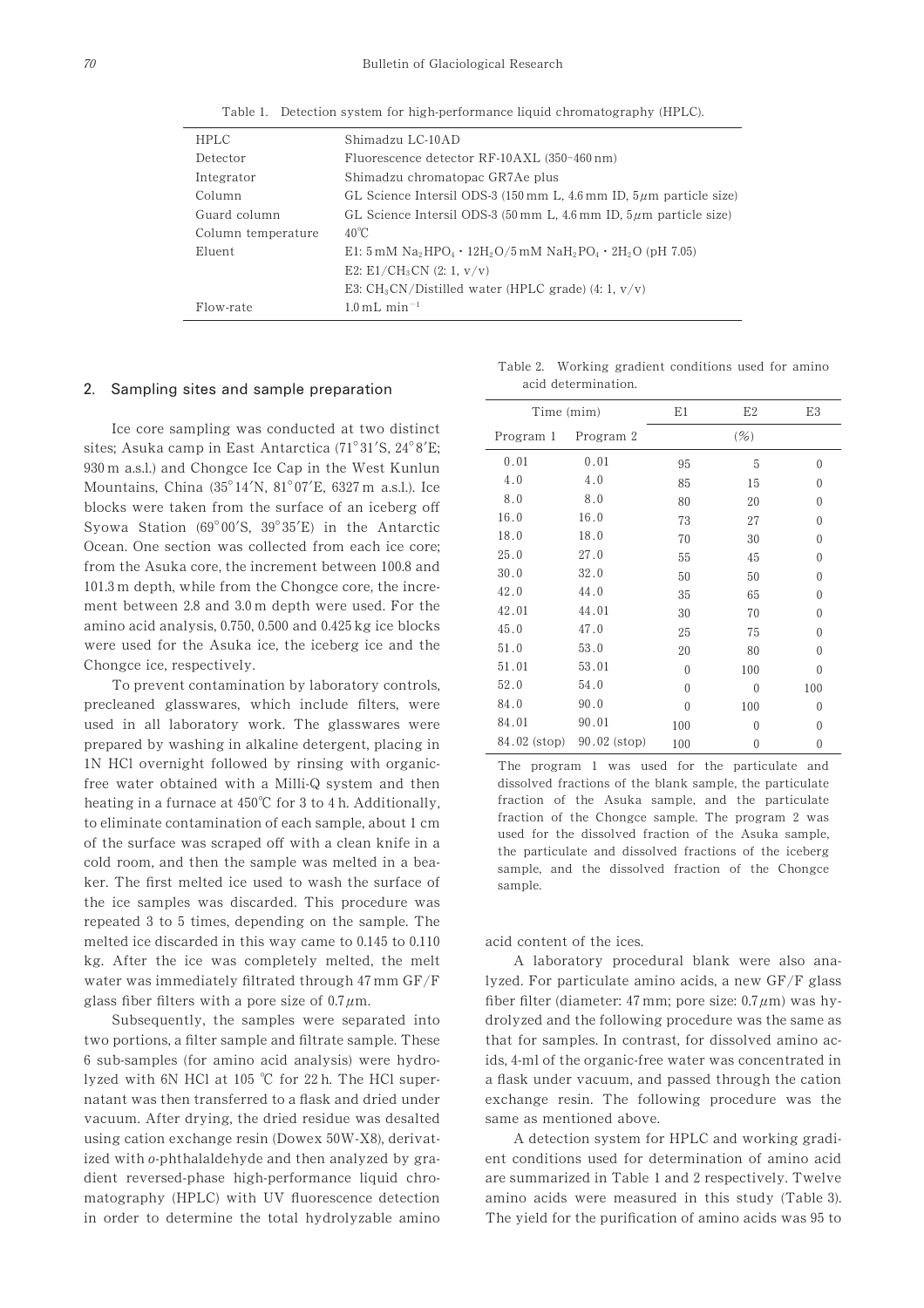Table 3. Concentration of amino acids in the ice (nmol  $kg^{-1}$ ). Abbreviation: Glu (glutamic acid), Ala (alanine), Val (valine), Gly (glycine), Ile (isoleucine), Ser (serine), Thr (threonine), Arg (arginine), Asp (aspartic acid), Met (methionine), Phe (phenylalanine), Tyr (tyrosine).

| Sample  | Type sample        | Glu | Ala | Val            | Glv | <b>Ile</b> | Ser | Thr | Arg            | Asp | Met  | Phe             | Tvr    | Total |
|---------|--------------------|-----|-----|----------------|-----|------------|-----|-----|----------------|-----|------|-----------------|--------|-------|
| Blank   | Particulate metter | 1.6 | 1.3 | 1.1            | 0.6 | 3.9        | 2.1 | 1.5 | 0.5            | 1.5 | 1.4  | n.i.            | 0.9    | 16    |
|         | Dissolved matter   | 0.4 | 0.5 | n <sub>1</sub> | 0.2 | $n_{.1}$   | 0.4 | 2.0 | $n.1$ .        | 1.4 | 0.3  | n <sub>1</sub>  | $n1$ . | 5.2   |
| Asuka   | Particulate metter | 1.6 | 1.6 | 1.8            | 0.1 | n.i.       | 3.0 | 1.2 | 1.1            | 0.9 | 0.5  | n <sub>1</sub>  | $n1$ . | 12.0  |
|         | Dissolved matter   | 0.1 | 0.6 | 0.3            | 0.2 | 0.6        | 1.0 | 0.8 | 0.2            | 0.9 | n.i. | $n_{.1}$        | 0.1    | 4.8   |
| Iceberg | Particulate metter | 0.4 | 1.2 | 0.3            | 0.4 | 1.2        | 0.8 | 1.0 | n <sub>1</sub> | 0.9 | n.i. | n <sub>.1</sub> | 0.1    | 6.4   |
|         | Dissolved matter   | 1.8 | 1.1 | 0.7            | 0.5 | 1.4        | 1.9 | 1.5 | 0.2            | 1.4 | 1.2  | n.i.            | 0.2    | 11.9  |
| Chongce | Particulate metter | 30  | 24  | 15             | 2.7 | 7.9        | 20  | 17  | 5.5            | 20  | 3.3  | 2.9             | 3.0    | 152   |
|         | Dissolved matter   | 0.5 | 0.9 | 1.7            | 0.4 | $n1$ .     | 0.9 | 0.9 | 0.6            | 0.9 | 0.5  | n <sub>.1</sub> | 0.2    | 7.5   |

The n.i. is "not identified", meaning that it was impossible to identify the peak of amino acid because amounts were below the detection limit or inseparable from adjacent peaks.

100% (Harada, 1991). The precisions (RSD,  $n=2$ ) were 13 to  $1\%$  except for valine (Val), isoleucine (Ile), methionine (Met), phenylalanine (Phe) and tyrosine (Tyr). The precisions of the five amino acids were not determined.

# 3 Results and discussion

Total concentrations of particulate and dissolved amino acids in the ice samples from the three sites range between 16.8 to  $160$  nmol  $kg^{-1}$ . Table 3 lists the concentrations of twelve amino acids in the blank and 3 ice samples. The blank values are not subtracted from the sample values because we did not measure amino acid concentrations in the organic-free water used for the blank sample and the blank values were close to the detection limits of 2 to 3 pmol. Therefore, it would be safe here to use the blank values as references.

The total concentrations in the Asuka core and iceberg samples are at similar levels. Moreover, the concentration of each amino acid is at the blank level in both the particulate and dissolved fractions. In the Asuka sample, serine (Ser), Val, glutamic acid (Glu) and alanine (Ala) are the major components in the particulate fraction, and constitute  $67\%$  of the total amino acids. Ser, aspartic acid (Asp), Tyr and Ala are the major components in the dissolved fraction, and constitute 69% of the total. In the iceberg sample, Ala, Ile, threonine (Thr) and Asp are the major components in the particulate fraction, and constitute  $67\%$  of the total. Ser, Glu, Thr, Ile and Asp are the major components in the dissolved fraction, and are 67% of the total. The Asuka ice section is estimated to have been hundreds of years old based on an average accumulation rate of  $0.19 \text{ m a}^{-1}$  of ice between 1988 and 1991 (Azuma et  $al$ , 1994). In addition, the ice from the iceberg was much older than the Asuka ice because it had once been a part of the Antarctic ice sheet. Amino acids seem to be well preserved in glacier ice because of its low temperature. Therefore the level of amino acid concentrations in Antarctic ice should be generally low.

The Chongce sample shows that Glu, Ala, Ser and Asp are the major components of the particulate fraction and comprise 62% of the total. In contrast, Val, Ala, Ser, Thr and Asp are the major components of the dissolved fraction and are 71% of the total. The total concentration in the particulate in the Chongce ice is much higher than those of the Asuka and the iceberg samples, specifically, 13 times that of the Asuka and 24 times that of the iceberg, even though the dissolved matter in the ices from the three sites have similar and blank levels.

The difference in particulate amino acid concentrations between the Antarctica and Chongce ices seems to be attributable to the difference in the source strength in two regions. The ice samples in lower latitudinal ice caps and glaciers (between about  $60^{\circ}$ N and  $60^{\circ}$ S) typically contain higher concentrations of nutrients, such as water-soluble chemical species, than that from the polar ice sheets (e.g., Wagenbach, 1989; Clausen and Langway, 1989; Lyons et al., 1991). The higher concentrations play the more important role in the breeding of snow algae. Moreover, on glacier surfaces in lower latitudes, some surface melting occurs in the summer season, and snow algae grow in the meltwater (Pollock, 1970; Yoshimura et al., 2000). However, the surface of polar ice sheets is virtually lifeless because of the lack of meltwater, even though viable microbial cells and spores are present (Catranis and Starmar, 1991). Thus, the local growth of snow algae may cause the higher concentration of particulate amino acids in Chongce ice compared to that in Antarctic ice.

In addition, the wind-blown-particulate amino acids such as in pollen, may also contribute to the Chongce Ice Cap. Ice cores from lower latitude ice caps and glaciers that are typically within a few tens of kilometers from vegetation sources contain more than 1000 grains  $L^{-1}$  of pollen (Ambach et al., 1966; Haeberli et al., 1983; Liu et al., 1998, Reese et al., 2003; Nakazawa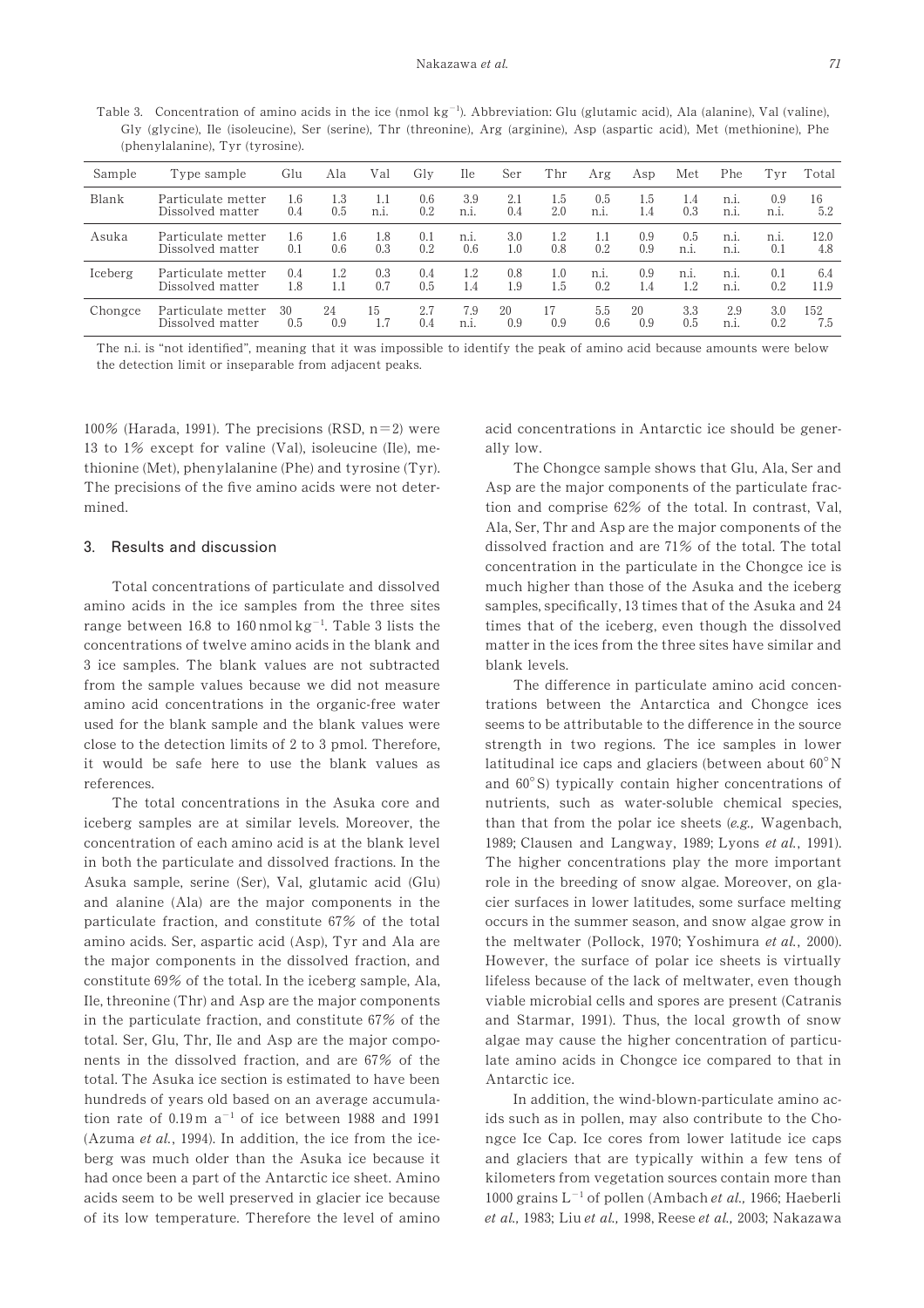

Fig. 1. Amino acid composition in ice samples. (a) Particulate amino acids in the Antarctic Asuka core at a depth of  $100.8$ to  $101.3$  m; (b) Dissolved amino acids in the Antarctic Asuka core; (c) Particulate amino acids in the Antarctic iceberg; (d) Dissolved amino acids in the Antarctic iceberg; (e) Particulate amino acids in the Chinese Chongce ice at a depth of 2.8 to 3.0 m; (f) Dissolved amino acids in the Chinese Chongce ice. Abbreviation: Glu (glutamic acid), Ala (alanine), Val (valine), Gly (glycine), Ile (isoleucine), Ser (serine), Thr (threonine), Arg (arginine), Asp (aspartic acid), Met (methionine), Phe (phenylalanine), Tyr (tyrosine).

*et al.*, 2004), whereas the pollen of polar ice sheets mostly originates from sources hundreds to thousands of kilometers away. Thus, the pollen concentration in ice is typically only 10 to 100 grains  $L^{-1}$  (McAndrews, 1984; Short and Holdsworth, 1985; Koerner and Bourgeois, 1988; Bourgeois, 1990, 2000). Judging from the above, the ice from lower latitudinal ice caps and glaciers can be expected to contain enough particulate amino acids for analysis. Thus, the sample volume may be reduciable to about several hundred grams considering the laboratory procedural blank if the ice from lower latitude ice caps and glaciers has a concentration similar to that of the Chongce ice sample.

In contrast, the various ice from the polar ice sheets may be difficult to analyze using only several hundred grams of ice samples. This study used the  $0.750$  and  $0.500$  kg ice samples for the analysis of Antarctic ices, thereby showing that concentrations of both particulate and dissolved amino acids are at the blank level. This fact seems to be due to few sources of amino acids in situ and in the surroundings. It is therefore concluded that more than several kg of ice samples would be needed for analysis in order to be well above the blank level. However, ice core samples are typically limited, and it is therefore essential to secure enough ice volume for ice core study in the polar ice sheets of such as Antarctica.

Ser, Asp and Ala are the major components in 5 out of the 6 sub-samples (Fig. 1). However the amino acid compositions show variation with each sample. The three amino acids were also found to be major compounds in soil organic matter, pollen, marine algae and marine bacteria (e.g., Auclair and Jamieson, 1948; Bieberdorf et al., 1961; Gupta and Reuszer, 1967; Simon and Azam, 1989; Cowie and Hedges, 1992; Cao and Xiang, 1995; Senwo and Tabatabai, 1998), although the amino acid composition differs by type. The exact cause of the differences in amino acid com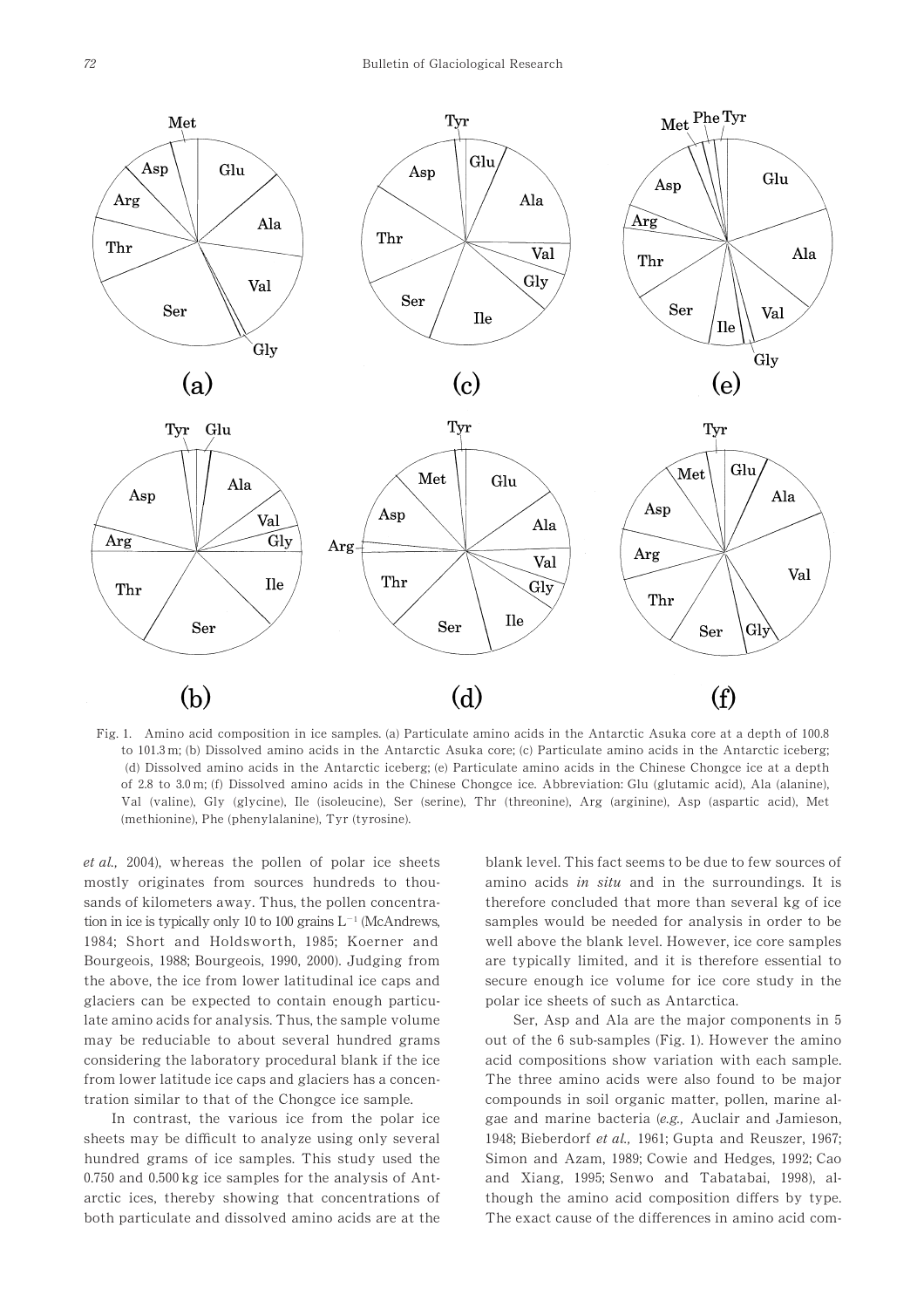position in the ice is not yet known. In particular, the amino acid composition in the particulate fraction of the Chongce sample may relate to some origin of amino acids. Thus, further research is required to ascertain whether these differences are great enough to have practical significance.

### 4 Conclusion

This study investigates the concentrations and compositions of amino acids in ice samples from three sites. We conclude that a large ice sample (more than several kg) would be needed for analysis of Antarctic ice, such as the Asuka core and iceberg. Consequently, it is essential to secure enough sample volume for continuous analysis in ice core studies. In contrast, we conclude that the amount of several hundred grams of ice is needed for amino acid analysis of the lower latitudinal ice caps and glaciers, like the Chongce Ice Cap of the West Kunlun Mountains, due to the short distance from amino acid sources, such as snow algae, bacteria and pollen. Therefore, amino acid analysis in ice cores from lower latitude regions seems to be easier than that in those from the polar regions.

On the other hand, the cause of the different amino acid compositions among the samples is an unsettled question. The amino acid composition, especially that in the particulate fraction of the Chongce sample, may relate to the sources of amino acids, and allow us to more easily provide further information to interpret the past climate and environmental conditions. Thus, there is room for further investigation on this point.

#### Acknowledgments

We would like to thank JARE30 for providing the ice samples from Antarctica and the iceberg. Thanks are also due to N. Azuma of Nagaoka University of Technology for providing the density data from the Asuka ice core, and to an anonymous reviewer for his helpful comments to improve the manuscript. The field research and analysis were supported by Grantin-Aid for Scientific Research (Project Nos. 12878087 and 13373006) and the 21st Century COE Program (No. G-4, Nagoya University) from the Ministry of Education, Culture, Sports, Science and Technology of Japan.

# References

- Ambach, W., Bortenschlager, S. and Eisner, H. (1966): Pollenanalysis investigation of a  $20 \text{ m}$  firn pit on the Kesselwandferner (Ötzal Alps). Journal of Glaciology, 6, 233-236.
- Auclair, J.L. and Jamieson, C.A. (1948): A qualitative analysis of amino acids in pollen collected by bees. Science, 108, 357-358.
- Azuma, N., Goto-Azuma, K. and Nakawo, M. (1994): Photogrametric analysis of a  $100 \text{ m}$  ice core from Asuka Camp. East Antarctica: Preliminary results. Bulletin of Glacier Research, 12, 69-75.
- Bieberdorf, F.W., Gross, A.L. and Weichlein, R. (1961): Free amino acids content of pollen. Annals of Allergy, 19, 869  $-876.$
- Bourgeois, J.C. (1990): Seasonal and annual variation of pollen content in the snow of a Canadian high Arctic ice cap. Boreas, 19, 313-322.
- Bourgeois, J.C. (2000): Seasonal and interannual pollen variability in snow layers of arctic ice caps. Review of Palaeobotany and Palynology, 108, 17-36.
- Cao, S. and Xiang, B. (1995): A comparative study on protein content and amino acid composition of eight species of Unicellular marine feed algae. Acta Oceanologica Sinica,  $14.141-146.$
- Catranis, C. and Starmer, W.T. (1991): Microorganisms entrapped in glacial ice. Antarctic Journal of the United  $States$ ,  $26$ ,  $234-236$
- Clausen, H. B. and Langway, Jr., C. C. J. (1989): The ionic deposits in polar ice cores. In The Environmental Record in Glaciers and Ice Sheets. (H. Oeschger and C.C.J. Langway, Jr. Ed.), pp. 225-247, John Wiley & Sons, New York.
- Cowie, G.L. and Hedges, J.I. (1992): Sources and reactivities of amino acids in a coastal marine environment. Limnology and Oceanography, 37, 703-724.
- Gupta, U.C. and Reuszer, H.W. (1967): Effect of plant species on the amino acid content and nitrification of soil organic matter. Soil Science, 106 (6), 395-400.
- Haeberli, W., Schotterer, U., Wagenbach, D., Haeberli-Schwitter, H. and Bortenschlager, S. (1983): Accumulation characteristics on a cold, high-alpine firn saddle from a snow-pit study on Colle Gnifetti Monte Rosa, Swiss Alps. Journal of Glaciology, 29, 260-271.
- Hammer, C.U. (1977): Past volcanism revealed by Greenland ice sheet impurities. Nature, 270, 482-486.
- Hammer, C. U., Clausion, H. B. and Dansgaard, W. (1980): Greenland ice sheet evidence of post-glacial volcanism and its climate impact. Nature, 288, 230-235.
- Harada, N. (1991): Study on chronology of marine sediments by the racemization reaction of amino acids in planktonic foraminifera (in Japanese). M.S. thesis, 32 pp., Nagoya University.
- Herlihy, J.L., Galloway, J.N. and Mills, A.L. (1987): Bacterial utilization of formic and acetic acid in rain water. Atmospheric Environment, 21 (11), 2397-2402.
- Koerner, R. M., Bourgeois, J. C. and Fisher, D. A. (1988): Pollen analysis and discussion of time-scales in Canadian ice cores. Annals of Glaciology, 10, 85-91.
- Kohshima, S. (1987): Formation of dirt layers and surface dust by micro-plant growth in Yala (Dakpatsen) Glacier, Nepal Himalayas. Bulletin of Glacier Research, 5, 63-68.
- Kohshima, S. (1989): Glaciological importance of microorganisms in the surface mud-like materials and dirt layer particles of the Chongce Ice Cap and Gozha Glacier, West Kunlun Mountain, China. Bulletin of Glacier Research, 7, 59-66.
- Legrand, M. and Angelis, M.D. (1996): Light carboxylic acids in Greenland ice: A record of past forest fires and vegetation emissions from the boreal zone. Journal of Geophysical Research, 101 (D2), 4129-4145.
- Ling, H.U. and Seppelt, R.D. (1990): Snow algae of the Windmill Islands, continental Antarctica. Mesotaenium berggreni (Zygnematales, Chlorophyta) the alga of grey snow. Antarctic Science, 2, 143-148.
- Ling, H.U. and Seppelt, R.D. (1993): Snow algae of the Windmill Islands, continental Antarctica. 2. Chloromonas rubroleosa sp. nov. (Volvocales, Chlorophyta), an alga of red snow. European Journal Phycology, 28, 77-84.
- Liu, K. B., Yao, Z. and Thompson, L. G. (1998): A pollen record of Holocene climatic changes from the Dunde ice cap,